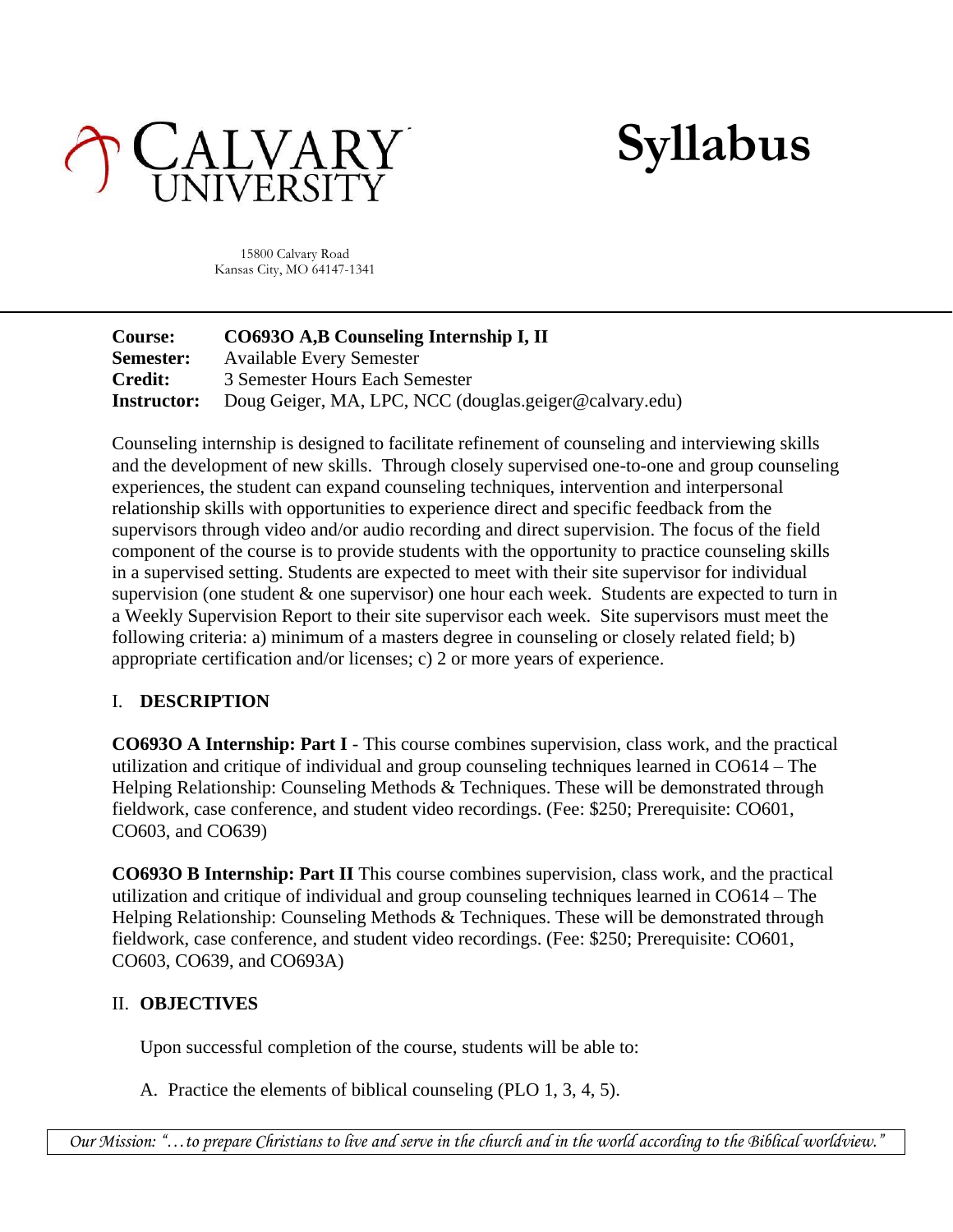- B. Explain their rationale for the counseling decisions used in a given case (PLO 1, 3, 4, 5).
- C. Demonstrate the basic skills needed to counsel others biblically (PLO 1, 3, 4, 5).
- D. Determine an appropriate biblical agenda and carry it out in counseling (PLO 1, 3, 4, 5).
- E. Examine their counseling experience and note areas of strength and weakness (PLO 1, 3, 4, 5).
- F. Demonstrate the process of biblical counseling under supervision and mentoring (PLO 1, 3, 4, 5).
- G. Practice basic interviewing and assessment skills (PLO 1, 3, 4, 5).
- H. Practice interpersonal skills required in effective counseling (PLO 1, 3, 4, 5).
- I. Plan counseling-related procedures in the areas of preparation, record keeping, materials used, homework assigned, follow-up, evaluation, referrals, etc. (depending on the kind of ministry) (PLO 1, 3, 4, 5).
- J. Produce a personal method of counseling as the foundation for a future counseling ministry (PLO 1, 3, 4, 5).

## III. **REQUIREMENTS**

- 1.**Clinical Documents as Prerequisite:** Students are required to have: current liability insurance, affiliation agreements, background check completed, child abuse registry check completed, supervision contract signed, Release of Information for faculty/site supervisor communication signed, and any other pertinent materials. **(Obj. A, B, C, D, E, F, G, H, I, J)**
- 2.**Clinical Policies:** Students are required to abide by the Affiliation Agreement, the Supervision Contract, ethics standards by the ACA. **(Obj. A, B, C, D, E, F, G, H, I, J)**
- 3.**Professional Membership & Liability Insurance:** Students are required to maintain professional membership in ACA and to renew their yearly membership in a timely manner in order for the membership not to lapse. Maintaining active membership is required in order to maintain the malpractice insurance provided by ACA. **(Obj. A, B, C, D, E, F, G, H, I, J)**
- 4.**Emergency Response Plan:** Students are required to document the policies and procedure for emergencies at any additional placement sites they have since Practicum. Student will document these plans on the form provided in class. **(Obj. A, B, C, D, E, F, G, H, I, J)**
- 5.**Case Presentations:** Students are expected to present cases as scheduled for group supervision and feedback. Students will present cases during Internship I, II, III with accompanying written presentation and an audio-video recording. Keep in mind that all client identifying information needs to be removed from paperwork. The recording is a professional presentation and will be audible and the contents easily understood to receive full points. The presentation should be 30-45 minutes in length. Presentation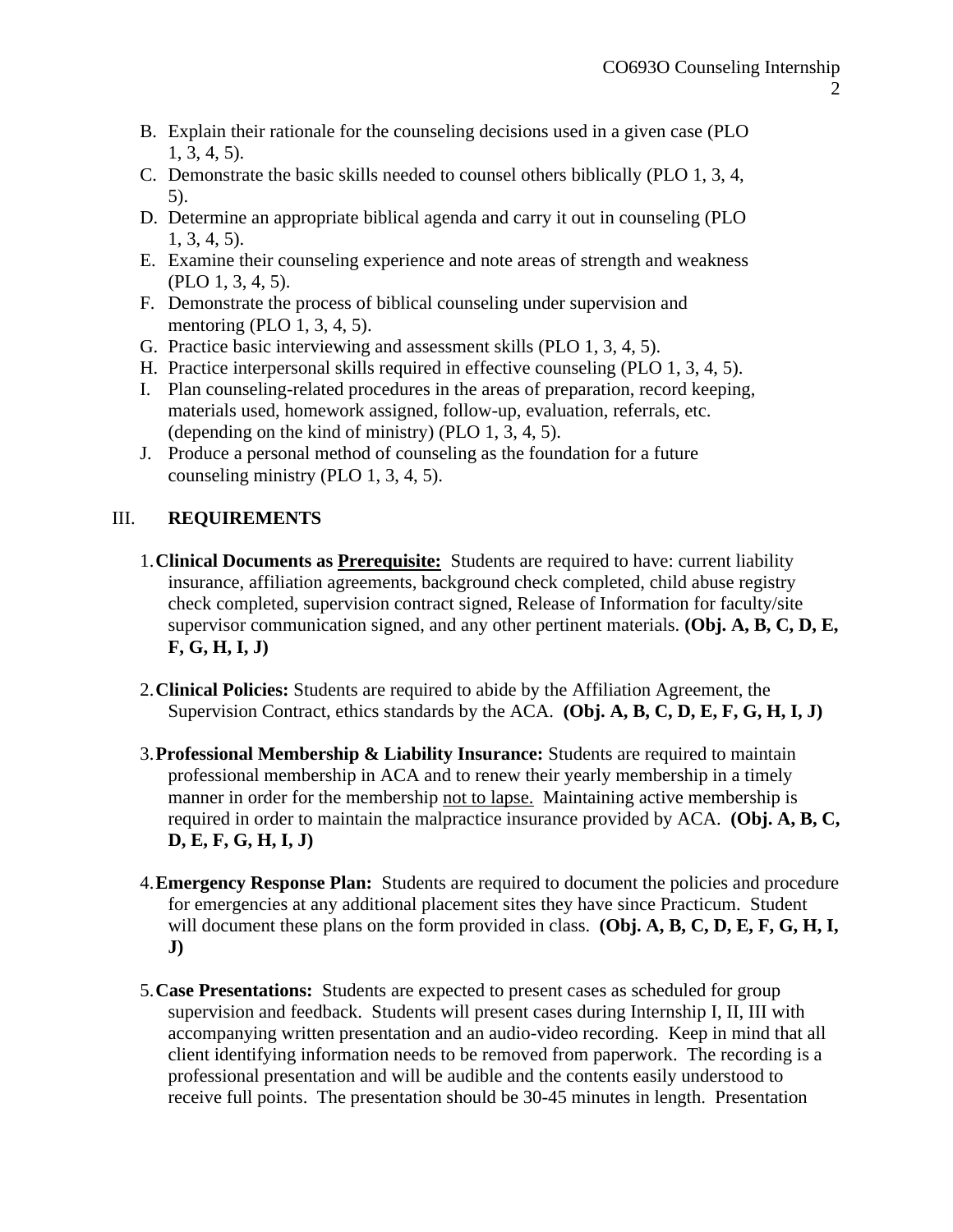outline documents are attached to this syllabus. **Students will be expected to present an intervention/ technique to the class during their presentation time.** Choose a theory to work with and demonstrate a technique consistent with that theory. **(Obj. A, B, C, D, E, F, G, H, I, J)**

- 6.**Students will also be expected to present an intervention to the class during their presentation time.** The intervention should include a written outline of intervention name, steps, and identified outcomes. Make sure the intervention is explained or demonstrated in a way that others can replicate it. **(Obj. A, B, C, D, E, F, G, H, I, J)**
- 7.**Demonstration of Documentation Skills.** Students are required to turn into their course instructor the following: 2 Diagnostic Intake Assessments, 2 Treatments plans, and 1 **Termination Summary.** The first Diagnostic Intake Assessment and Treatment plan is due as outlined in the course schedule. The first set should use the forms attached to this syllabus. Students will turn in the additional Diagnostic Intake Assessment and Treatment plan with their case presentations. Since terminating with clients is unpredictable, students should turn in a termination summary at their earliest opportunity in order to receive feedback. All identifying information should be removed. Students may use the Internship site forms or the forms attached to this syllabus when turning in paperwork with their case presentations. **(Obj. A, B, C, D, E, F, G, H, I, J)**
- 8. **Self- Reflective Journaling:** Students are required to write on average one-half to one full page of written reflection (single spaced). Journals should focus on personal/professional impact of internship experience. **(Obj. A, B, C, D, E, F, G, H, I, J)**
- 9.**Attendance & Professionalism:** Students are expected to be consistent in their attendance of class and all required supervision. Students are to conduct themselves in a professional manner at their site, in supervision and for case presentations including being helpful and supportive of other students. **(Obj. A, B, C, D, E, F, G, H, I, J)**
- 10. **Site Supervision:** Students are expected to meet with their site supervisor for individual supervision (one student & one supervisor) one hour each week. Students are expected to turn in a Weekly Supervision Report to their site supervisor each week. Site supervisors must meet the following criteria: a) minimum of a masters degree in counseling or closely related field; b) appropriate certification and/or licenses; c) 2 or more years of experience. **(Obj. A, B, C, D, E, F, G, H, I, J)**
- 11. **Complete a minimum of 600 Internship hours:** Students are expected during their Internship experience to complete 600 Internship hours to include 240 of direct client contact in addition to the 100 Practicum hours previously completed for a total of 700 hours. If students completed more than 100 Practicum hours (but no more than 200 hours) students would complete the remainder of the 700 total required hours by the end of Internship III. If students do not complete their hours at the end of Internship II they will be required to enroll in Internship III. **(Obj. A, B, C, D, E, F, G, H, I, J)**
- 12. **Internship Logs:** Student will be responsible for tracking their clinical activity each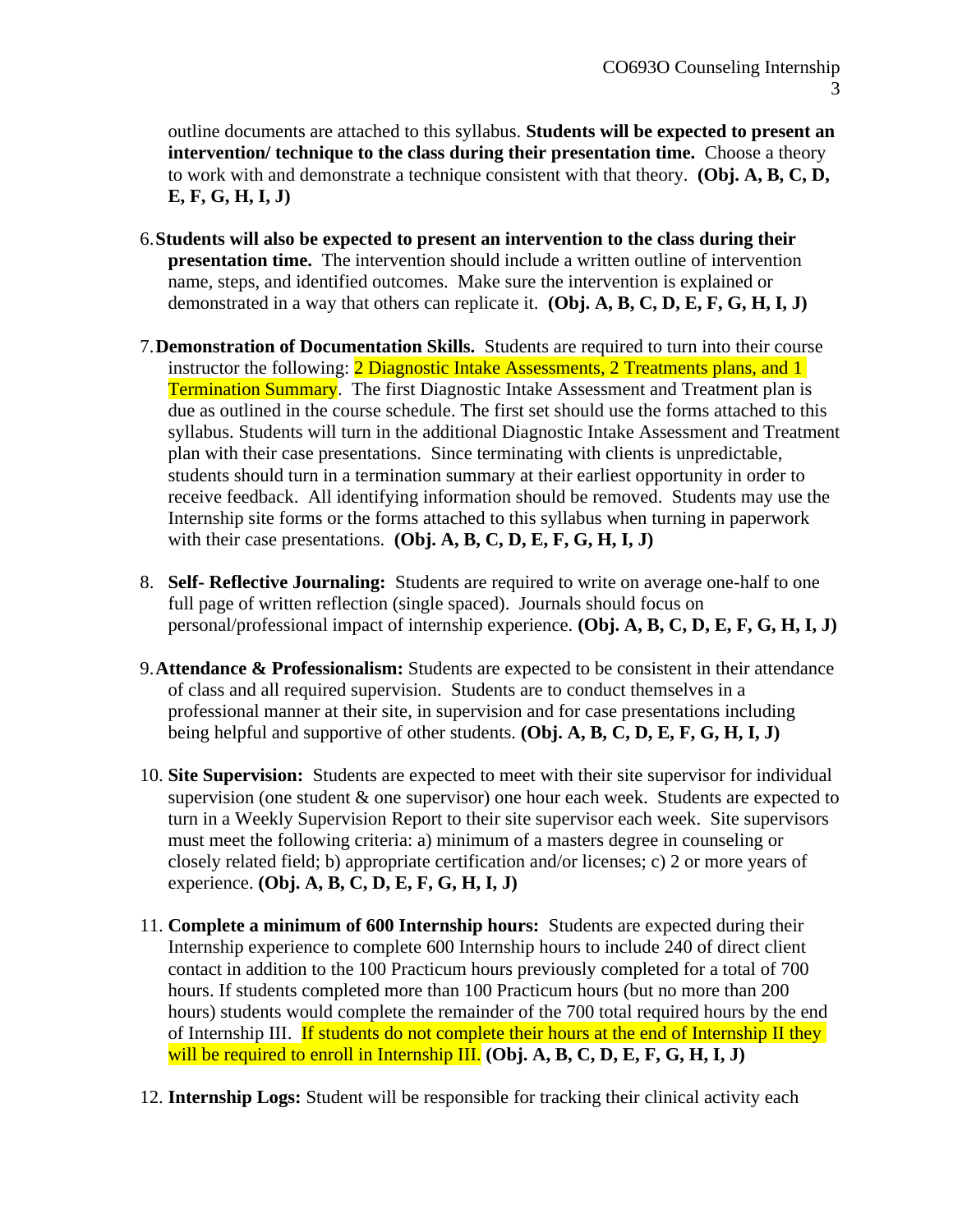week and then handing in their internship logs to their course instructor each month as marked on the syllabi schedule. Site supervisor must sign off on the Logs prior to turning them in. **(Obj. A, B, C, D, E, F, G, H, I, J)**

- 13. **Satisfactory demonstration of theory integration**: Students must satisfactorily demonstrate the ability to articulate and translate their theory of choice to the client population they work with. Use the language of your theory. **(Obj. A, B, C, D, E, F, G, H, I, J)**
- 14. **Evaluations:** Site and faculty supervisors will evaluate students at the end of the internship course. Students will also evaluate themselves, their placement site  $\&$  site supervisor, and their faculty supervisor.

#### *Final Grade*

The Final Grade will be based on the following criteria:

| Assignment                                    | Points | Percentage |
|-----------------------------------------------|--------|------------|
| 2 Diagnostic Intake Assessments (15 pts each) | 30     |            |
| 2 Treatment Plans (15 pts each)               | 30     |            |
| 1 Termination Summary (15 pts)                | 15     |            |
| 2 Case Presentation (60 pts per presentation) | 120    |            |
| 3 Logs (15 pts each)                          | 45     |            |
| 6 Journals (5 pts each)                       | 30     |            |
| Attendance & Participation                    | 30     |            |
| <b>Total Points</b>                           | 300    |            |

#### **Grading Scale:**

A 93-100% A- 90-92% B+ 87-89% B 83-86% B- 80-82%  $C+ 77-79%$ C 73-76% C- 70-72%

\* a grade of a C or lower in this course is a failing grade and this class will need to be retaken\*

#### **Required Text:**

Baird, B.N. (2014). *The Internship, Practicum, and Field Placement Handbook* (7th ed.). London: Routledge. ISBN: 978-1138478701. Price \$62.42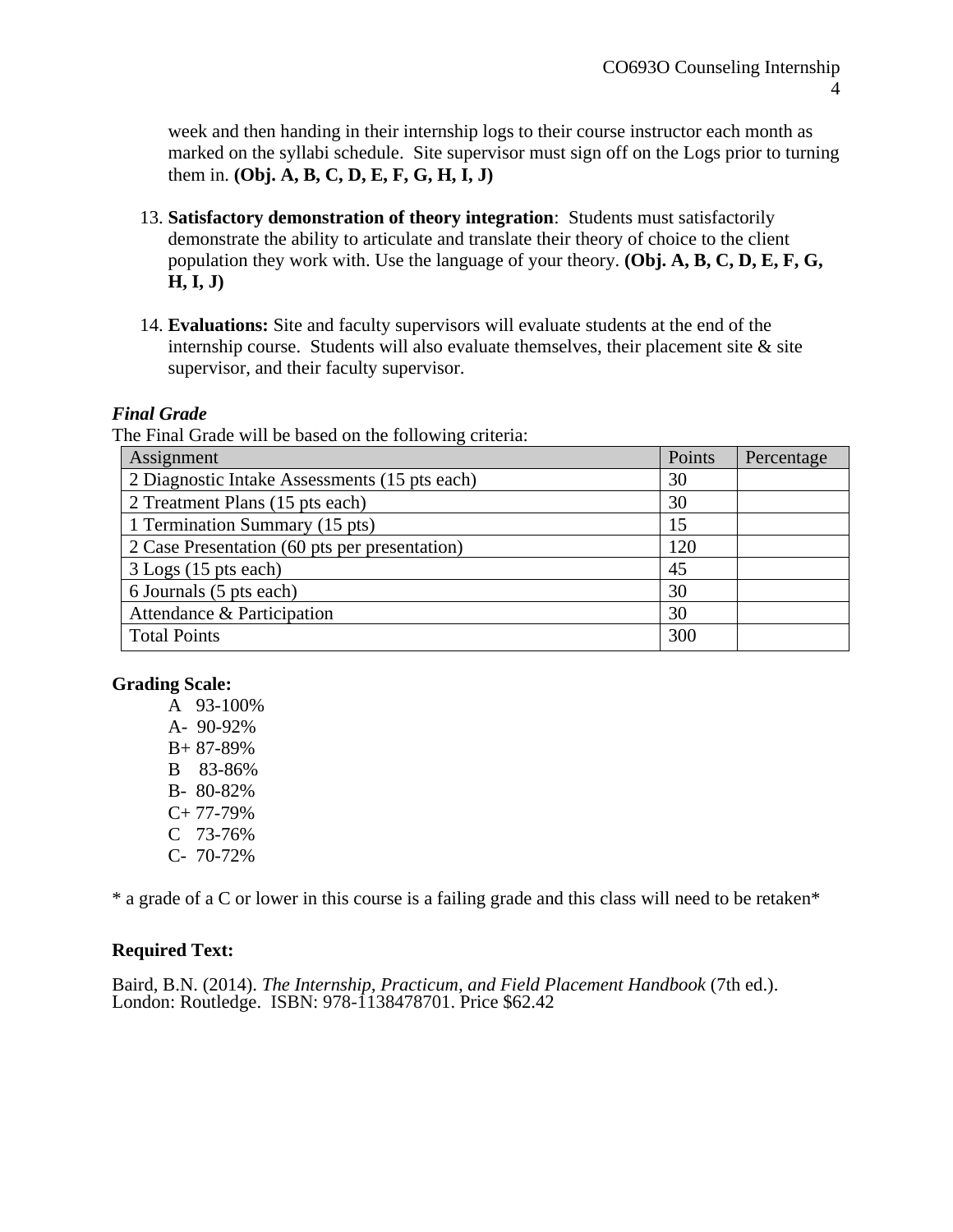#### **Personal Evaluation Questions**

**Directions:** Answer questions 1-16. The questions should be in bold font, with the answers in regular font below (5 pages double-spaced). This is to be done **after** your Internship Evaluation Form by your supervisor is complete.

1. I was satisfied with my total internship performance.

Yes No No Somewhat

2. As a result of this internship, what concerns do you now have about your future career opportunities, abilities, attitudes, awareness, and relationships with others?

3. List areas you would have liked to have become involved in during your

internship but were not able to:

4. What did you discover about your abilities and gifts?

5. What did you discover were difficulties in the internship?

6. What did you learn about relating to people?

7. What were the most fulfilling and joyful aspects of the internship?

8. List areas you need to review and rebuild.

9. Describe the relationship you had with the supervisor and/or team.

10. Do you feel more or less inclined to this career? Explain briefly why or why not.

11. Did you receive adequate supervision at the internship?

Yes\_\_\_\_\_\_\_\_\_\_\_\_\_ No\_\_\_\_\_\_\_\_\_\_\_\_\_\_

12. How could the experiences (responsibilities and supervision) be more effective and useful?

13. What did the supervisor and people with whom you worked appreciate most about you?

14. What did the supervisor and people with whom you worked appreciate least about you?

15. What do you think are your strengths?

16. What areas in your life need improvement?

**Note**: The student understands that he or she MUST complete all of the work to receive credit. NO PARTIAL credit is issued for this course. Upon satisfactory completion of the internship, the student receives 3 semester hours of credit issued in the semester of completion. **The student must register for this course the semester in which he/she is**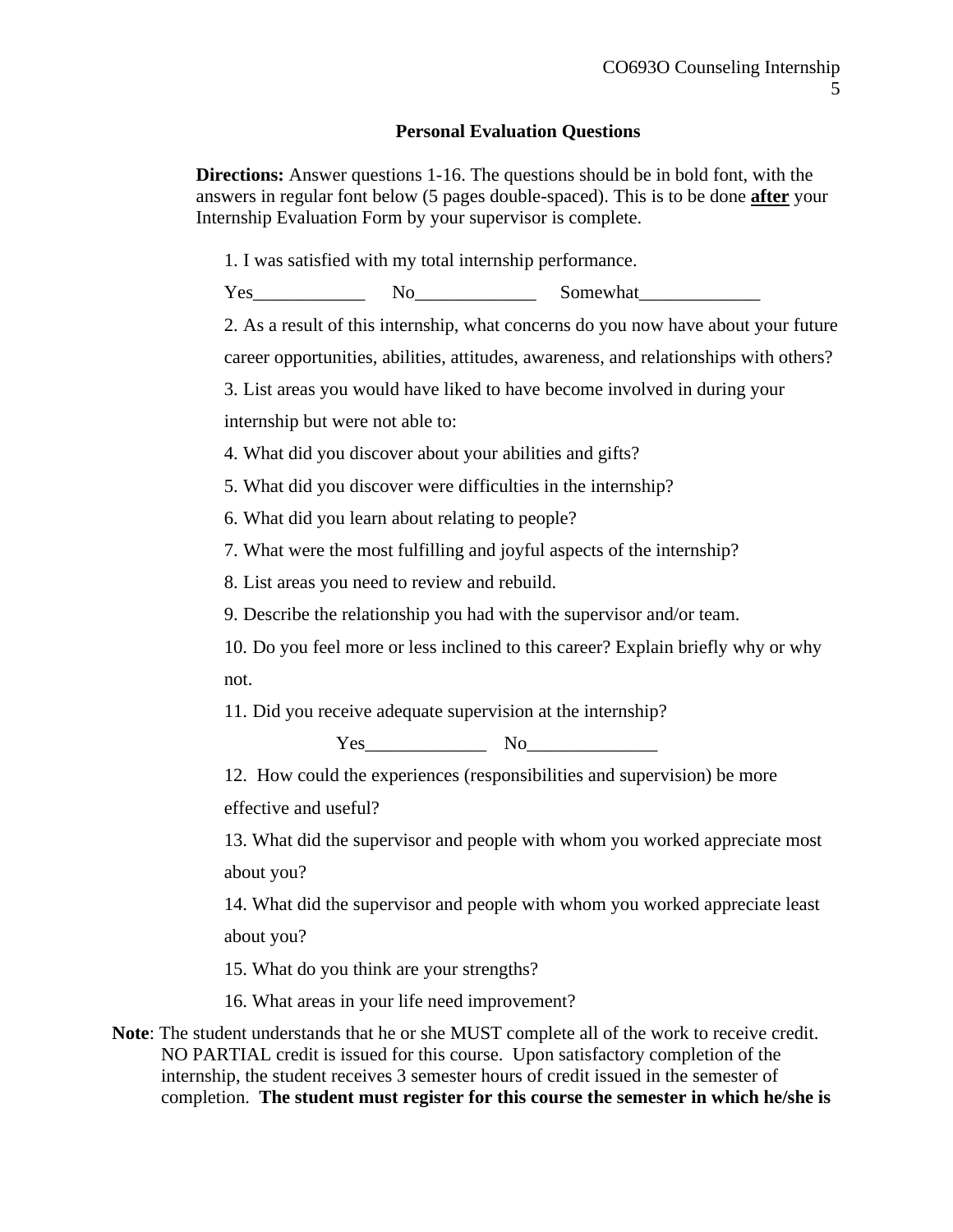**working on the internship**. The student then pays for **all three hours** of credit. The counseling agency is to be approved by the instructor PRIOR to agreeing to do an internship for them.

## III. **MATERIALS**

## A. Required Textbooks:

The Bible is a required textbook in every course at Calvary University. To facilitate academic level study, students are required to use for assignments and research an English translation or version of the Bible based on formal equivalence (*meaning that the translation is generally word-for-word from the original languages*), including any of the following: New American Standard (NASB, English Standard Version (ESV), New King James (NKJV), or King James (KJV). Other translations and versions based on dynamic equivalence (*paraphrases, and thought-for-thought translations like NLT and NIV*) may be used as supplemental sources. Please ask the professor if you have questions about a particular translation or version.

## **Required Text:**

Baird, B.N. (2014). *The Internship, Practicum, and Field Placement Handbook* (7th ed.). London: Routledge. ISBN: 978-1138478701. Price \$62.42

#### **Suggestions for Getting the Most from the Course**

- 1. Read the contents of this syllabus. Ask necessary questions early in the semester, rather than later.
- 2. Respect confidentiality. Being actively involved in the class sessions in small groups entails some level of personal self-disclosure. Because of the nature of the vulnerability, trust, and openness needed to learn about counseling, it is extremely important that confidentiality be maintained.
- 3. Ask questions. The instructor is "user friendly".
- 4. Participate in class discussions. What you have to say is important.

#### **Expectations:**

1. **Attendance and Participation**: It is expected that students will attend all class sessions except for serious illness or because of other unavoidable circumstances. They are responsible directly to the instructor to see that course requirements are met. **Excessive absence is defined as three per course** and will result in reduction of grade. Four or more absences will result in the student being withdrawn from the course and may delay completion of the program or lead to withdrawal from the program. Please see program manual for a full description of attendance policy. A student who is absent 30 minutes or more of the class (including late arrivals and/or early departures) may be counted absent. A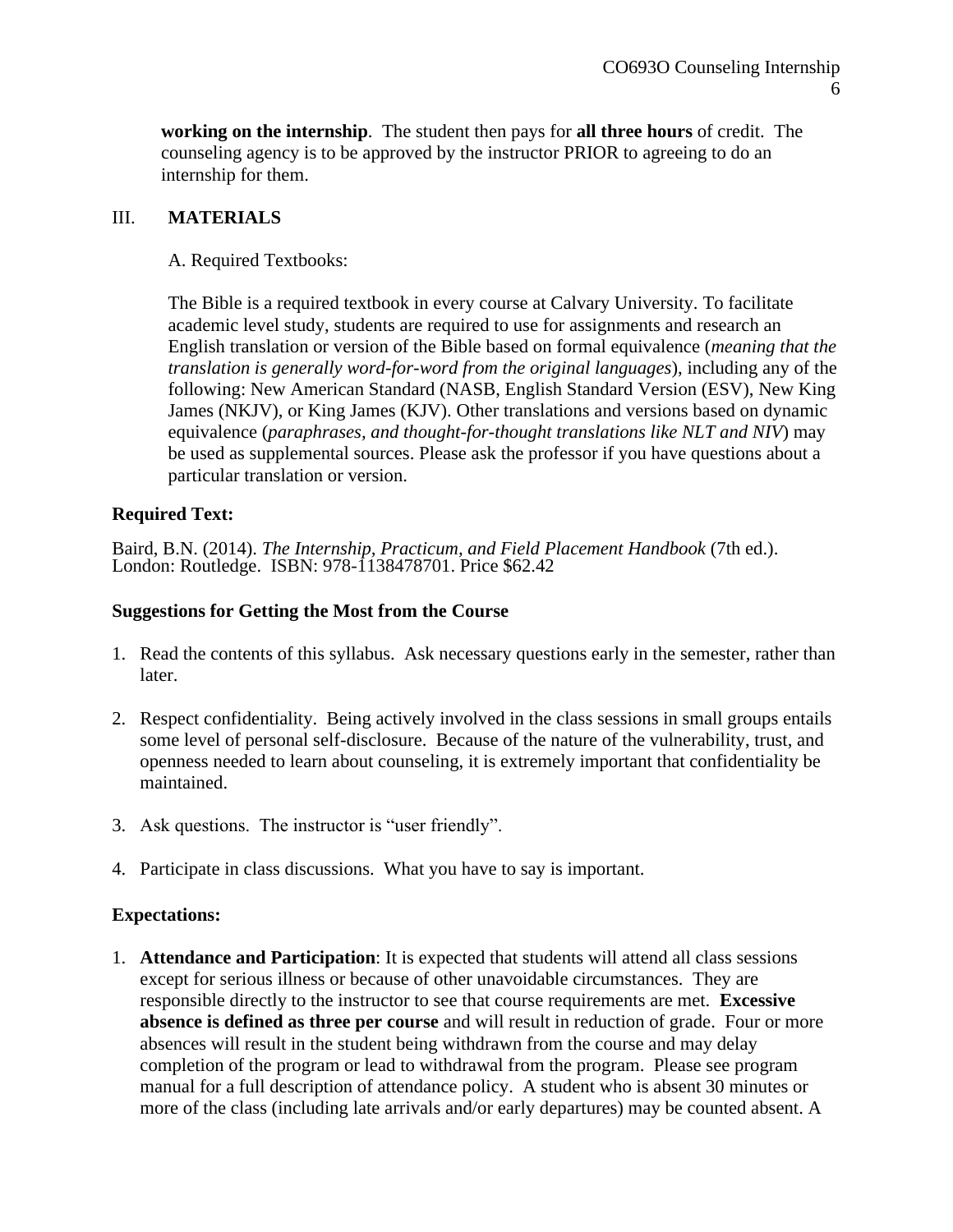student who fails to exhibit a good faith effort of attention during the class may be counted as "absent".

**Missing more than one week at the student's site(s) requires advanced notice and communication with their site supervisor and their practicum/internship instructor.**

2. **Classroom Behavior**: Important aspects of classroom behavior include the following: -Being on time, both at the beginning of class and after each break and remaining for the entire class.

-Feedback to classmates must be respectful, delivered with sensitivity, and must be constructive.

-Orderly and non-intrusive verbal exchange. This is especially important as conversations (verbal and non-verbal) between class members distract from a professional decorum and continuity of attention for class members, as well as the instructor.

- 3. **Cellular Phones and Computers**: Unless you are on call 24 hours a day for crises emergency, cellular phones and pagers must be turned off at all times. Those individuals who are required to be on call must have their cellular phones on a silent function. These individuals must also communicate this requirement to the faculty professor at the beginning of the semester. Internet or computer use while in class must be limited to course related content as directed and determined by the professor. Checking e-mail, instant messaging, and surfing the internet is unacceptable.
- 4. **Plagiarism**: Plagiarism is defined as copying any part of a book or paper without identifying the author. This also includes taking another person's ideas and presenting them as your own. Any work that you turn in over the semester must be your own. All material that is taken from another source must be referenced. Individuals who do not comply with this will at a minimum receive a zero on the assignment and could be penalized as much as failing the class or being removed from the graduate program.
- 5. **Incompletes**: An incomplete (I) in a class can be given when, because of extreme circumstances, a student requires an extension of time to complete course work. [This will not include life difficulties such as malfunctioning equipment or technology or conflicting life commitments] An "I" grade may be granted only after having been arranged in conjunction with the instructor teaching the course. This will include working out the reason for the incomplete, filling out the necessary forms/paperwork and will include the grade to be given if the student fails to satisfy the requirements prior to the end of the following semester. In the event that the extreme circumstance continues, an extension can be granted at the discretion of the course professor.

## IV. **METHODS**

A. The internship will consist of counseling, observing, and hands-on practical experience under careful supervision.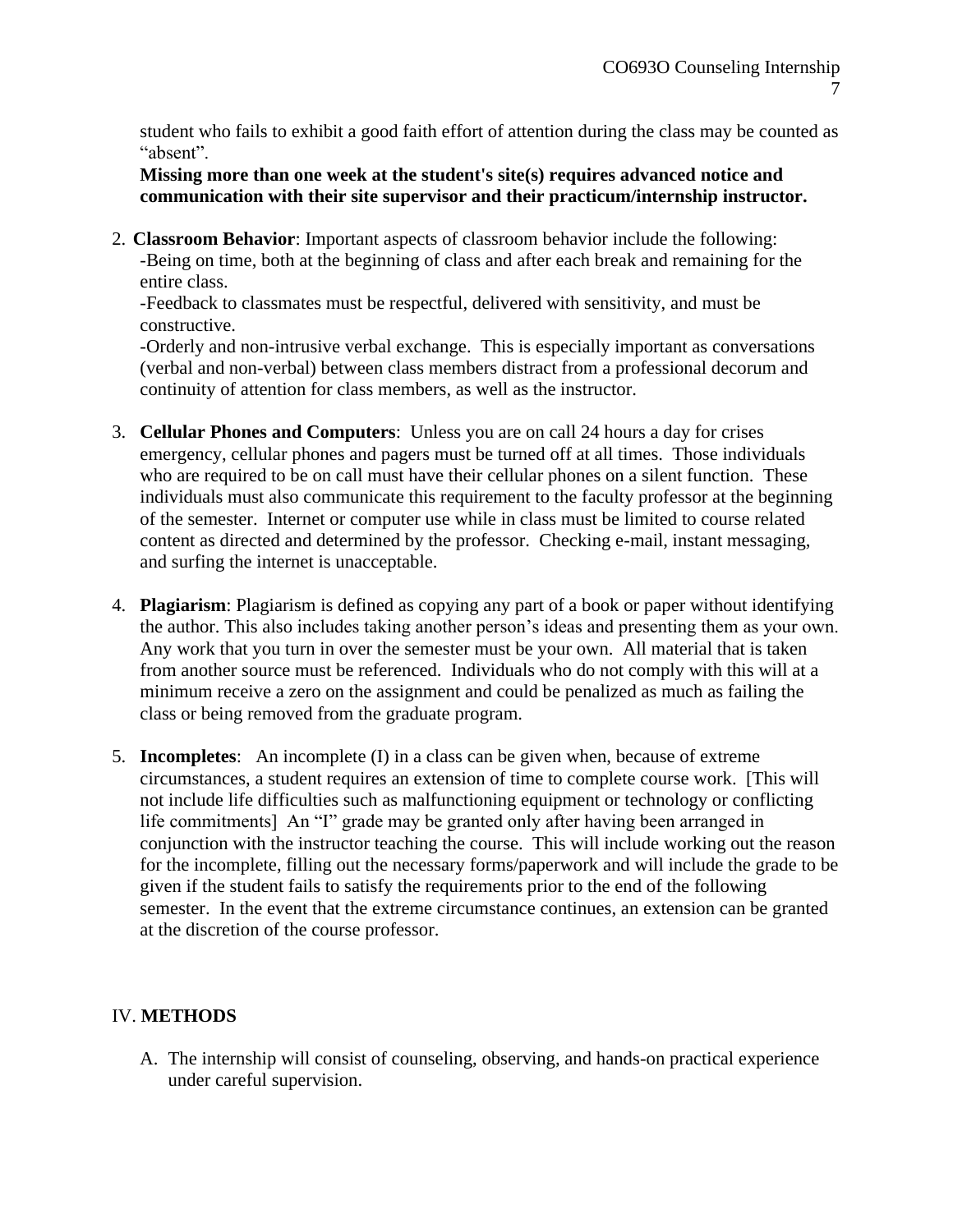## **Writing Style**

All class papers *must* follow the APA style according to the revised  $7<sup>th</sup>$  edition. For questions please consult the *Publication Manual of the American Psychological Association*, (7th ed.) or http://owl.purdue.edu.

## **Late Work**

Papers, projects, etc. are due at the class period assigned. Late work will be accepted up to 1 week after the assignment is due. HOWEVER, there is a 1 letter grade reduction for each day the work is late. No late work will be accepted after 1 week.

#### **Disabilities Statement**

Students with disabilities have the responsibility of informing the Accommodations Support Coordinator [\(aso@calvary.edu\)](mailto:aso@calvary.edu) of any disabling condition that may require support.

#### **Learning Center**

The Clark Academic Center (learning@calvary.edu), located in the library building, is dedicated to providing free academic assistance for all students. Student tutors aid with all facets of the writing process, tutor in various subject areas, prepare students for exams and facilitate tests. Please take advantage of this service.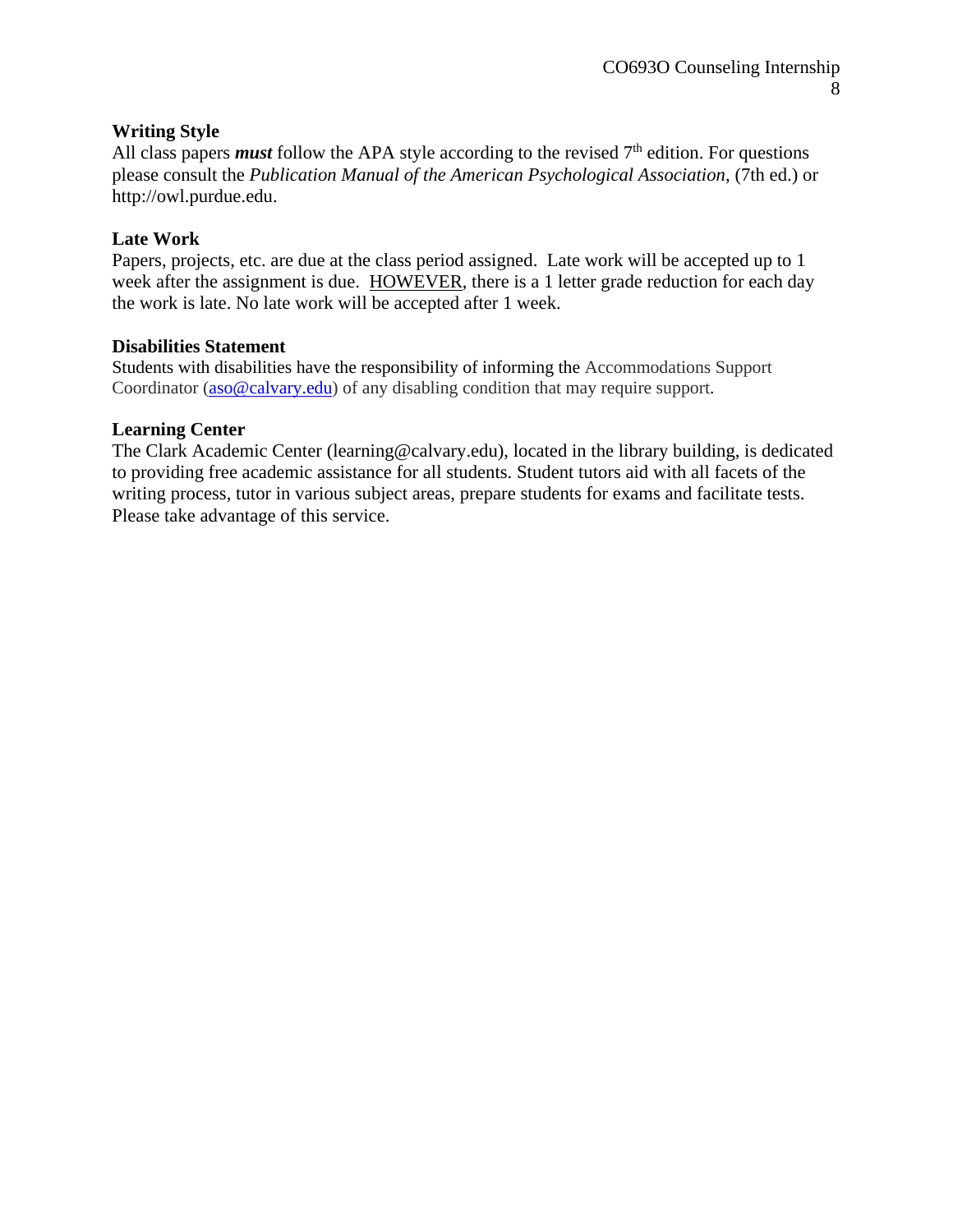#### CALVARY UNIVERSITY **Supervisor Evaluation for Senior Internship—Field Education**

Student Church or Agency Supervisor and the state of the state of the state of the state of the state of the state of the state of the state of the state of the state of the state of the state of the state of the state of the state of the state of Date student began this position example of the student began this position **I. Describe the responsibilities assigned to this student this semester**: **\_\_\_\_\_\_\_\_\_\_\_\_\_\_\_\_\_\_\_\_\_\_\_\_\_\_\_\_\_\_\_\_\_\_\_\_\_\_\_\_\_\_\_\_\_\_\_\_\_\_\_\_\_\_\_\_\_\_\_\_\_\_\_\_\_\_\_\_\_\_\_\_ \_\_\_\_\_\_\_\_\_\_\_\_\_\_\_\_\_\_\_\_\_\_\_\_\_\_\_\_\_\_\_\_\_\_\_\_\_\_\_\_\_\_\_\_\_\_\_\_\_\_\_\_\_\_\_\_\_\_\_\_\_\_\_\_\_\_\_\_\_\_\_\_ \_\_\_\_\_\_\_\_\_\_\_\_\_\_\_\_\_\_\_\_\_\_\_\_\_\_\_\_\_\_\_\_\_\_\_\_\_\_\_\_\_\_\_\_\_\_\_\_\_\_\_\_\_\_\_\_\_\_\_\_\_\_\_\_\_\_\_\_\_\_\_\_ \_\_\_\_\_\_\_\_\_\_\_\_\_\_\_\_\_\_\_\_\_\_\_\_\_\_\_\_\_\_\_\_\_\_\_\_\_\_\_\_\_\_\_\_\_\_\_\_\_\_\_\_\_\_\_\_\_\_\_\_**

Please rank this student by circling the number which is representative of your honest evaluation of his/her performance this semester.

#### **5 = Excellent, 4 = Good, 3 =Acceptable, 2 = Fair, 1 = Unsatisfactory, 0 = Not Applicable**.

| П. | <b>Personal Work Habits</b>                                       |            |                 |                |               |                                                              |                |
|----|-------------------------------------------------------------------|------------|-----------------|----------------|---------------|--------------------------------------------------------------|----------------|
|    | Punctuality                                                       | 5          | 4               |                | $3 \t 2 \t 1$ |                                                              | 0              |
|    | Keeping appointments                                              | 5          |                 |                |               | $4 \t 3 \t 2 \t 1$                                           | $\mathbf{0}$   |
|    | Handles absences responsibly                                      | 5          | $4\overline{ }$ |                | $3 \t 2 \t 1$ |                                                              | $\overline{0}$ |
|    | Preparation for assignments                                       | 5          | $\overline{4}$  |                | $3 \t 2 \t 1$ |                                                              | $\theta$       |
|    | Personal appearance                                               | 5          | $4 \quad$       |                | $3 \t 2 \t 1$ |                                                              | $\theta$       |
|    | Flexibility                                                       | 5          |                 |                |               | $\begin{matrix} 4 & 3 & 2 & 1 \\ 4 & 2 & 2 & 1 \end{matrix}$ | $\theta$       |
|    | Goes beyond minimal requirements                                  | 5          | $\overline{4}$  | $\overline{3}$ |               | $\overline{2}$ 1                                             | $\theta$       |
|    | Remarks:                                                          |            |                 |                |               |                                                              |                |
|    |                                                                   |            |                 |                |               |                                                              |                |
|    |                                                                   |            |                 |                |               |                                                              |                |
|    | <b>III. Relation to Church or Agency</b><br>According limitations | $\epsilon$ | $\overline{A}$  | $\Omega$       | $\Omega$      | $\blacksquare$                                               | $\Omega$       |

| Accepts setting limitations             |  | 5 4 3 2 1 0 |  |
|-----------------------------------------|--|-------------|--|
| Meets agency obligations                |  | 5 4 3 2 1 0 |  |
| Understands agency goals and objectives |  | 5 4 3 2 1 0 |  |
| Committed to goals and objectives       |  | 5 4 3 2 1 0 |  |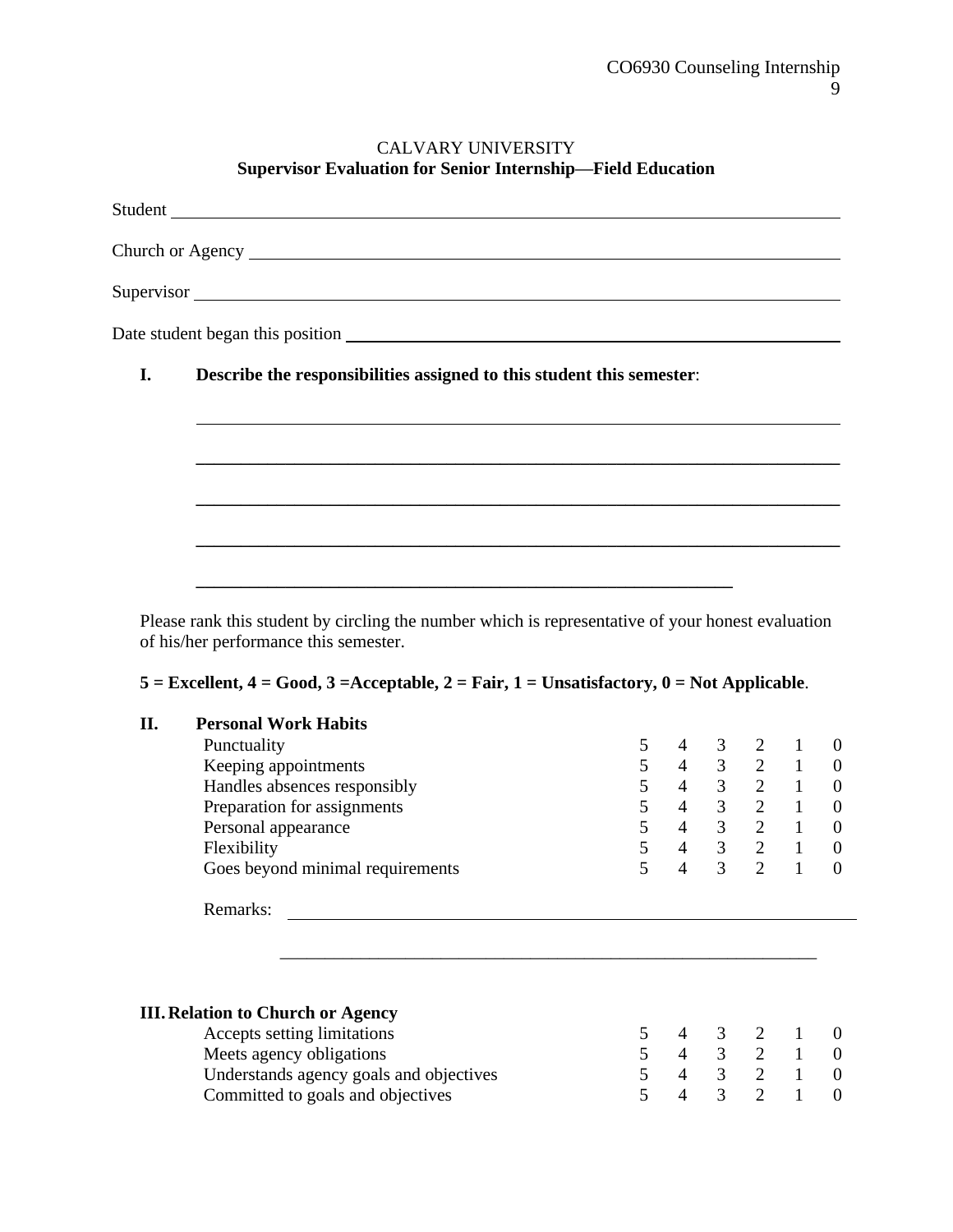|                                                             | CO6930 Counseling Internship |                |                |                |              | 10               |
|-------------------------------------------------------------|------------------------------|----------------|----------------|----------------|--------------|------------------|
| Follows proper channels in functioning                      | 5                            | $\overline{4}$ | 3              | $\overline{2}$ | 1            | $\overline{0}$   |
| Remarks:                                                    |                              |                |                |                |              |                  |
| <b>IV. Relationships with People</b>                        |                              |                |                |                |              |                  |
| Able to relate with warmth and interest                     | 5                            | 4              | 3              | 2              | $\mathbf{1}$ | $\boldsymbol{0}$ |
| Works comfortably with staff                                | 5                            | $\overline{4}$ | 3              | $\overline{2}$ | $\mathbf{1}$ | $\boldsymbol{0}$ |
| Relates to individuals on a one-to-one basis                | 5                            | $\overline{4}$ | $\overline{3}$ | $\overline{2}$ | $\mathbf{1}$ | $\overline{0}$   |
| Relates to individuals as a group                           | 5                            | $\overline{4}$ | $\overline{3}$ | $\overline{2}$ | $\mathbf{1}$ | $\overline{0}$   |
| Relates to groups as a whole                                | 5                            | $\overline{4}$ | $\overline{3}$ | $\overline{2}$ | $\mathbf{1}$ | $\overline{0}$   |
| Honest in feelings toward others                            | 5                            | $\overline{4}$ | $\overline{3}$ | $\overline{2}$ | $\mathbf{1}$ | $\boldsymbol{0}$ |
| Assumes responsibility for his/her part in relationships    | 5                            | $\overline{4}$ | 3              | $\overline{2}$ | $\mathbf{1}$ | $\overline{0}$   |
| Remarks:                                                    |                              |                |                |                |              |                  |
| V. Functioning within Expected Role                         |                              |                |                |                |              |                  |
| Exercises initiative in fulfilling assignments              | 5                            | $\overline{4}$ | 3              | 2              | $\mathbf{1}$ | $\boldsymbol{0}$ |
| Protects confidentiality                                    | 5                            | $\overline{4}$ | $\overline{3}$ | $\overline{2}$ | $\mathbf{1}$ | $\overline{0}$   |
| Demonstrates ability to integrate classroom knowledge       |                              |                |                |                |              |                  |
| with field assignment                                       | 5                            | $\overline{4}$ | 3              | $\overline{2}$ | $\mathbf{1}$ | $\overline{0}$   |
| Understands the Christian ministry aspect of the<br>program | 5                            | $\overline{4}$ | $\overline{3}$ | $\overline{2}$ | $\mathbf{1}$ | $\overline{0}$   |
| Shows creativity in completion of tasks                     | 5                            | $\overline{4}$ | 3              | $\overline{2}$ | $\mathbf{1}$ | $\overline{0}$   |
| Displays good leadership qualities                          | 5                            | $\overline{4}$ | $\overline{3}$ | $\overline{2}$ | $\mathbf{1}$ | $\theta$         |
| Remarks:                                                    |                              |                |                |                |              |                  |
|                                                             |                              |                |                |                |              |                  |
|                                                             |                              |                |                |                |              |                  |
|                                                             |                              |                |                |                |              |                  |

Signed

Position

Date

Signature of Student

Date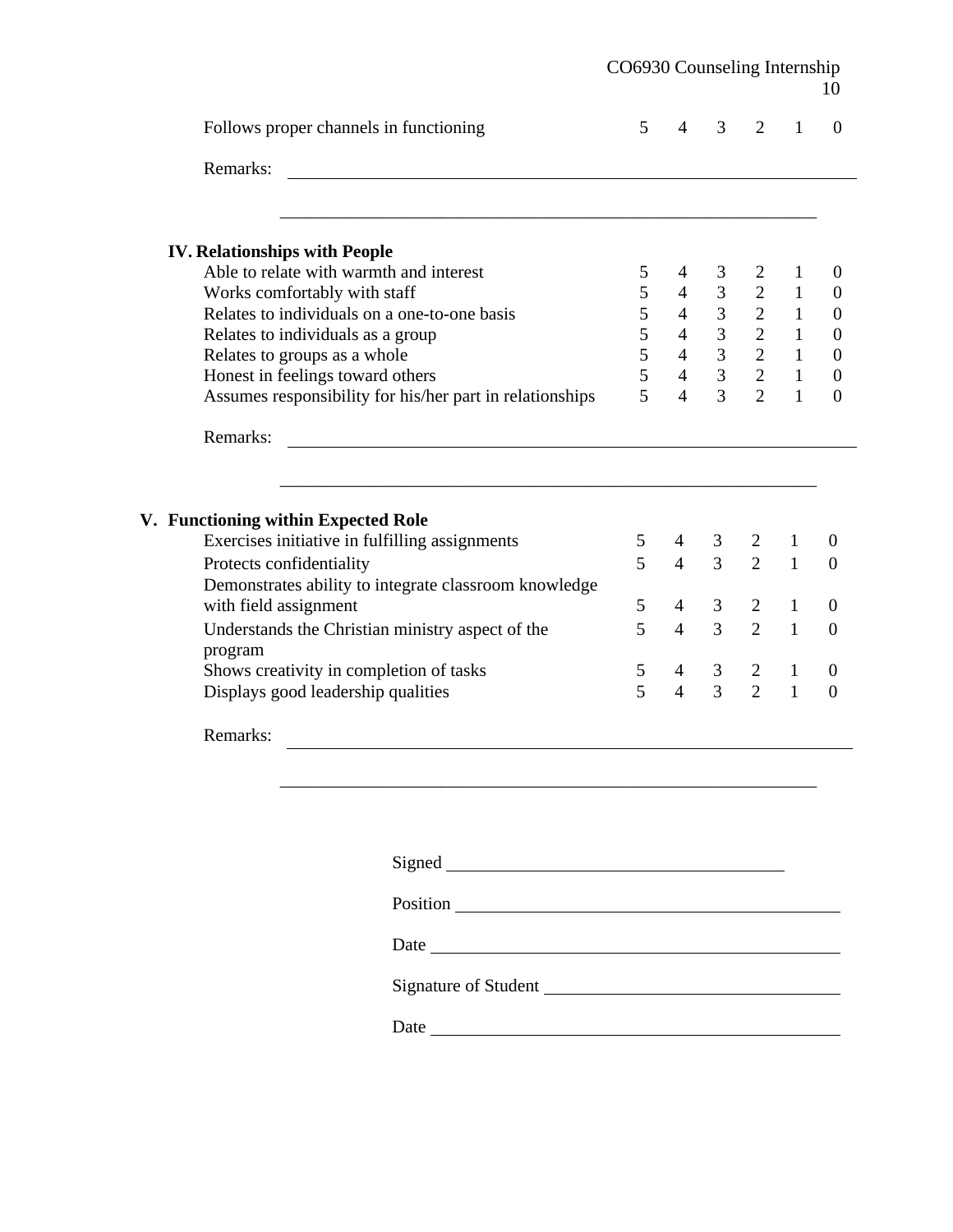## CALVARY UNIVERSITY **Supervisor Evaluation for Counseling Internship—Field Education**

| Student                                                                  |
|--------------------------------------------------------------------------|
|                                                                          |
| Supervisor                                                               |
|                                                                          |
| I. Describe the responsibilities assigned to this student this semester: |
|                                                                          |
|                                                                          |
|                                                                          |
|                                                                          |
|                                                                          |
|                                                                          |

Please rank this student by circling the number which is representative of your honest evaluation of his/her performance this semester.

## **5 = Excellent, 4 = Good, 3 =Acceptable, 2 = Fair, 1 = Unsatisfactory, 0 = Not Applicable**.

| <b>Personal Work Habits</b>      |                |   |                             |  |
|----------------------------------|----------------|---|-----------------------------|--|
| Punctuality                      | $\overline{4}$ | 3 | 2                           |  |
| Keeping appointments             |                | 3 | $\mathcal{D}$               |  |
| Handles absences responsibly     | 4              | 3 | $\mathcal{D}$               |  |
| Preparation for assignments      | 4              | 3 | $\mathcal{D}_{\mathcal{A}}$ |  |
| Personal appearance              | 4              | 3 | $\mathcal{D}$               |  |
| Flexibility                      | 4              | 3 | $\mathcal{D}$               |  |
| Goes beyond minimal requirements | 4              | 3 | $\gamma$                    |  |
| Remarks:                         |                |   |                             |  |

| <b>III. Relation to Church or Agency</b> |  |             |  |
|------------------------------------------|--|-------------|--|
| Accepts setting limitations              |  | 5 4 3 2 1 0 |  |
| Meets agency obligations                 |  | 5 4 3 2 1 0 |  |
| Understands agency goals and objectives  |  | 5 4 3 2 1 0 |  |

\_\_\_\_\_\_\_\_\_\_\_\_\_\_\_\_\_\_\_\_\_\_\_\_\_\_\_\_\_\_\_\_\_\_\_\_\_\_\_\_\_\_\_\_\_\_\_\_\_\_\_\_\_\_\_\_\_\_\_\_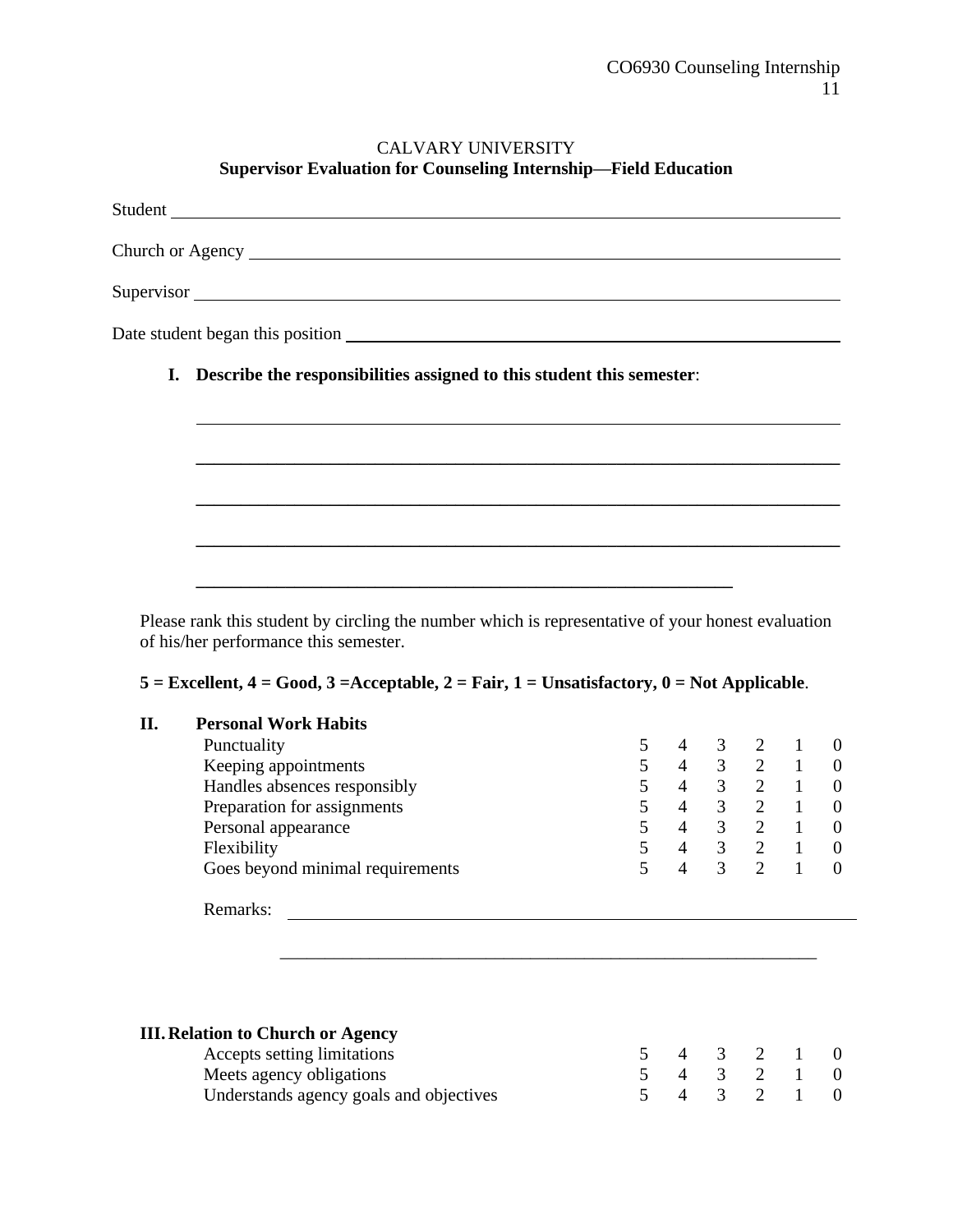|                                                                             | CO6930 Counseling Internship |                     |                                  |                     |                              | 12                                   |
|-----------------------------------------------------------------------------|------------------------------|---------------------|----------------------------------|---------------------|------------------------------|--------------------------------------|
| Committed to goals and objectives<br>Follows proper channels in functioning | 5<br>5                       | 4<br>$\overline{4}$ | 3 <sup>7</sup><br>$\overline{3}$ | 2<br>$\overline{2}$ | $\mathbf{1}$<br>$\mathbf{1}$ | $\boldsymbol{0}$<br>$\boldsymbol{0}$ |
|                                                                             |                              |                     |                                  |                     |                              |                                      |
| Remarks:                                                                    |                              |                     |                                  |                     |                              |                                      |
| <b>IV. Relationships with People</b>                                        |                              |                     |                                  |                     |                              |                                      |
| Able to relate with warmth and interest                                     | 5                            | 4                   | 3                                | 2                   | $\mathbf{1}$                 | $\boldsymbol{0}$                     |
| Works comfortably with staff                                                | 5                            | $\overline{4}$      | $\overline{3}$                   | $\overline{2}$      | $\mathbf{1}$                 | $\boldsymbol{0}$                     |
| Relates to individuals on a one-to-one basis                                | 5                            | $\overline{4}$      | $\overline{3}$                   | $\overline{2}$      | $\mathbf{1}$                 | $\boldsymbol{0}$                     |
| Relates to individuals as a group                                           | 5                            | $\overline{4}$      | 3 <sup>7</sup>                   | $\overline{2}$      | $\mathbf{1}$                 | $\boldsymbol{0}$                     |
| Relates to groups as a whole                                                | 5                            | $\overline{4}$      | 3 <sup>1</sup>                   | $\overline{2}$      | $\mathbf{1}$                 | $\boldsymbol{0}$                     |
| Honest in feelings toward others                                            | 5                            | $\overline{4}$      | $\overline{3}$                   | $\overline{2}$      | $\mathbf{1}$                 | $\boldsymbol{0}$                     |
| Assumes responsibility for his/her part in relationships                    | 5                            | $\overline{4}$      | $\overline{3}$                   | $\overline{2}$      | $\mathbf{1}$                 | $\mathbf{0}$                         |
| Remarks:                                                                    |                              |                     |                                  |                     |                              |                                      |
| V. Functioning within Expected Role                                         |                              |                     |                                  |                     |                              |                                      |
| Exercises initiative in fulfilling assignments                              | 5                            | $\overline{4}$      | 3                                | 2                   | 1                            | $\boldsymbol{0}$                     |
| Protects confidentiality                                                    | 5                            | $\overline{4}$      | $\overline{3}$                   | $\overline{2}$      | $\mathbf{1}$                 | $\boldsymbol{0}$                     |
| Demonstrates ability to integrate classroom knowledge                       |                              |                     |                                  |                     |                              |                                      |
| with field assignment                                                       | 5                            | $\overline{4}$      | 3                                | $\overline{2}$      | $\mathbf{1}$                 | $\theta$                             |
| Understands the Christian ministry aspect of the<br>program                 | 5                            | $\overline{4}$      | 3                                | $\overline{2}$      | $\mathbf{1}$                 | $\boldsymbol{0}$                     |
| Shows creativity in completion of tasks                                     | 5                            | $\overline{4}$      | 3                                | 2                   | $\mathbf{1}$                 | $\boldsymbol{0}$                     |
| Displays good leadership qualities                                          | 5                            | $\overline{4}$      | $\overline{3}$                   | $\overline{2}$      | $\mathbf{1}$                 | $\overline{0}$                       |
| Remarks:                                                                    |                              |                     |                                  |                     |                              |                                      |
|                                                                             |                              |                     |                                  |                     |                              |                                      |
|                                                                             |                              |                     |                                  |                     |                              |                                      |
| Signed                                                                      |                              |                     |                                  |                     |                              |                                      |

Position

Date

Signature of Student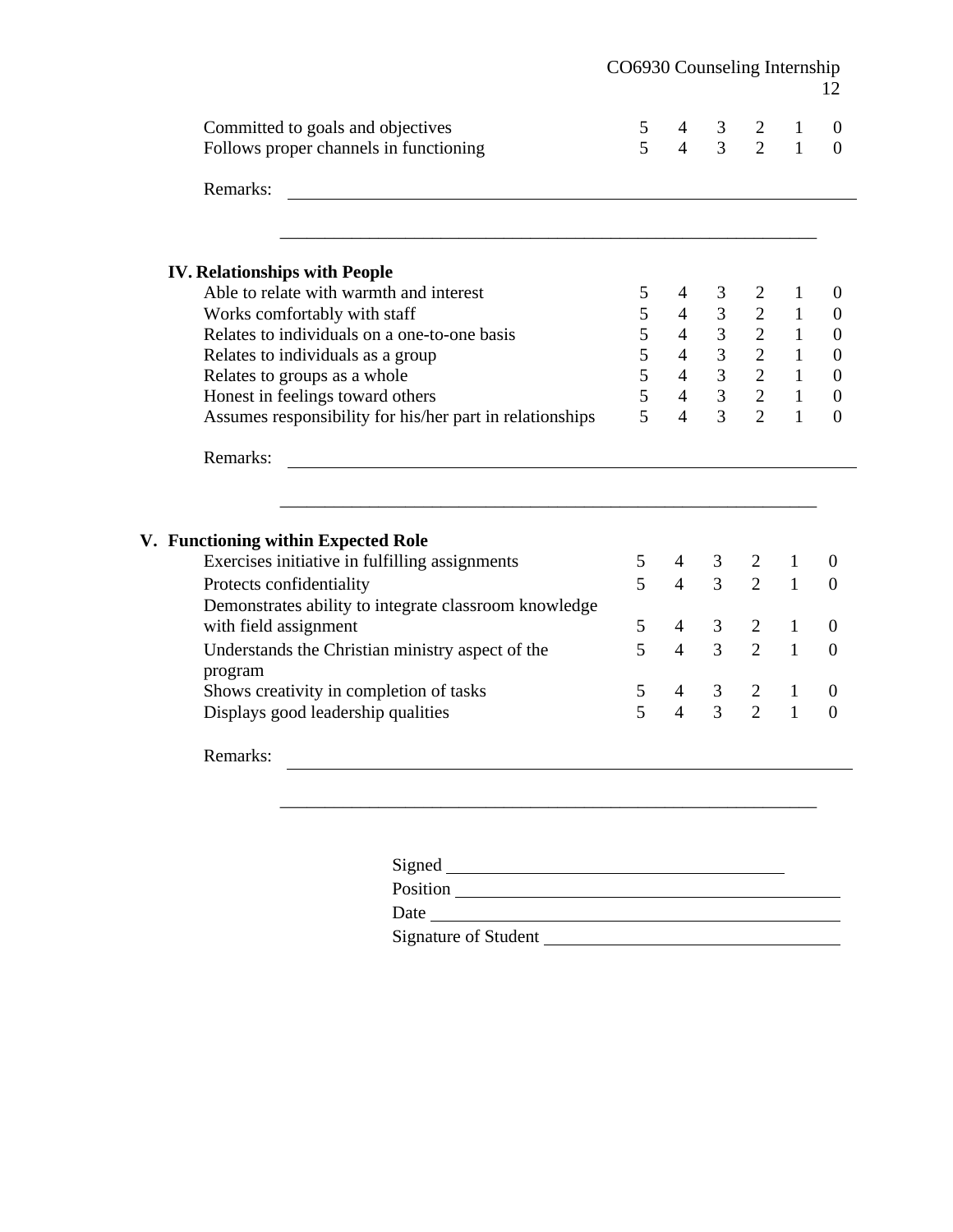# **INTERNSHIP LOG**



# **Weekly Summary of Internship Hours**

| Name of BC Intern:<br>Last                            |  |  |  | First               |                                | Middle |                |
|-------------------------------------------------------|--|--|--|---------------------|--------------------------------|--------|----------------|
| <b>Supervisor Name</b>                                |  |  |  |                     |                                |        |                |
| Name of work setting                                  |  |  |  |                     | <b>Address of Work Setting</b> |        |                |
| Indicate Your Status when the hours below are logged: |  |  |  |                     |                                |        |                |
| Undergraduate Internship                              |  |  |  | Graduate Internship |                                |        |                |
| <b>Week Of:</b>                                       |  |  |  |                     |                                |        | Total<br>Hours |
| A. Individual Counseling                              |  |  |  |                     |                                |        |                |
| B. Counseling of Couples,<br>families, Children.      |  |  |  |                     |                                |        |                |
| C. Group Counseling                                   |  |  |  |                     |                                |        |                |
| D. Workshops, Seminars,<br>Training, Conferences      |  |  |  |                     |                                |        |                |
| E. Notes (Progress/Process)                           |  |  |  |                     |                                |        |                |
| F. Advocacy                                           |  |  |  |                     |                                |        |                |
| G. Supervision, Individual                            |  |  |  |                     |                                |        |                |
| H. Supervision, Group                                 |  |  |  |                     |                                |        |                |
| <b>Total Hours Per Week</b>                           |  |  |  |                     |                                |        |                |
| Supervisor<br>Signature                               |  |  |  |                     |                                |        |                |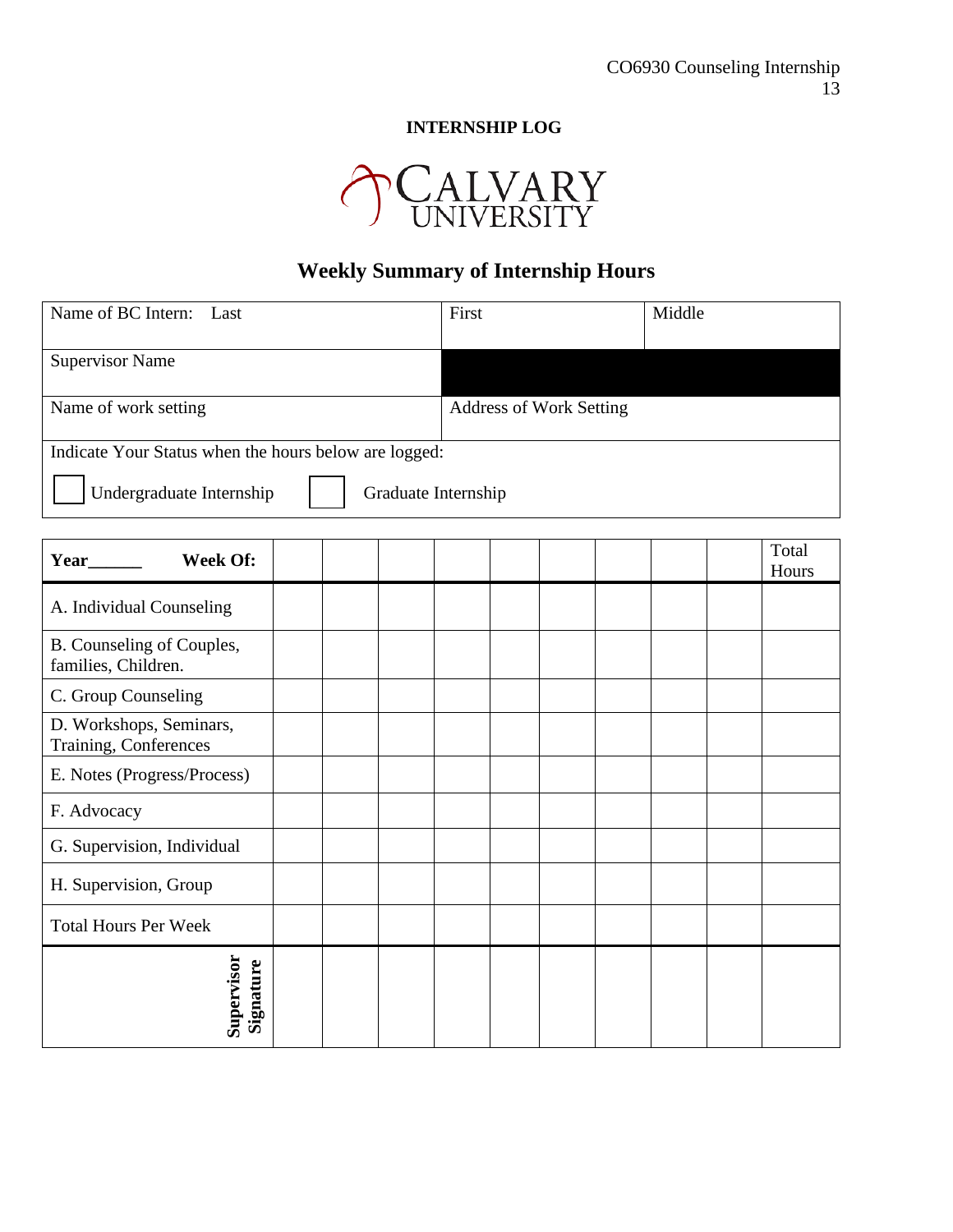# Case Presentation Format

## Written Presentation

1) Handout and review written case presentation as outlined in class

2) Peers and faculty are then given the opportunity to ask questions and or give feedback on quality and thoroughness of written work and presentation.

## Video Tape Presentation

1) The student first identifies questions that they would like their peers and faculty to pay extra special attention to in the video recording.

2) The student shows a fifteen to 20 minutes segment of their video recording. The faculty, student, or peers can stop the recording at any time if comments or clarifications are needed.

3) Discuss any multicultural considerations that impact this case to include gender, socioeconomic, ethnicity, and any other forms of diversity to be considered.

4) The student is then given the first opportunity to express personal feedback on him/herself.

5) The other students in the class and faculty are then given the opportunity to give feedback. It is important that the other students keep in mind the questions that were identified at the beginning by the student presenter. Other areas of potential feedback might include:

A) Observations of counselor/client non-relationship

- B) Observations of techniques and skill in delivered in session
- C) Observations of non-verbal behaviors

D) Observations of issues, both personal and professional, that might be barriers for the student

E) Observations of student strengths

6) The faculty member will act as the moderator and process observer.

## Wrap Up

1) The student will summarize the feedback and clearly identify what they have learned about themselves and their client.

2) The professor will also summarize the student's presentation and will re-emphasize areas of learning that can be applied to the entire class.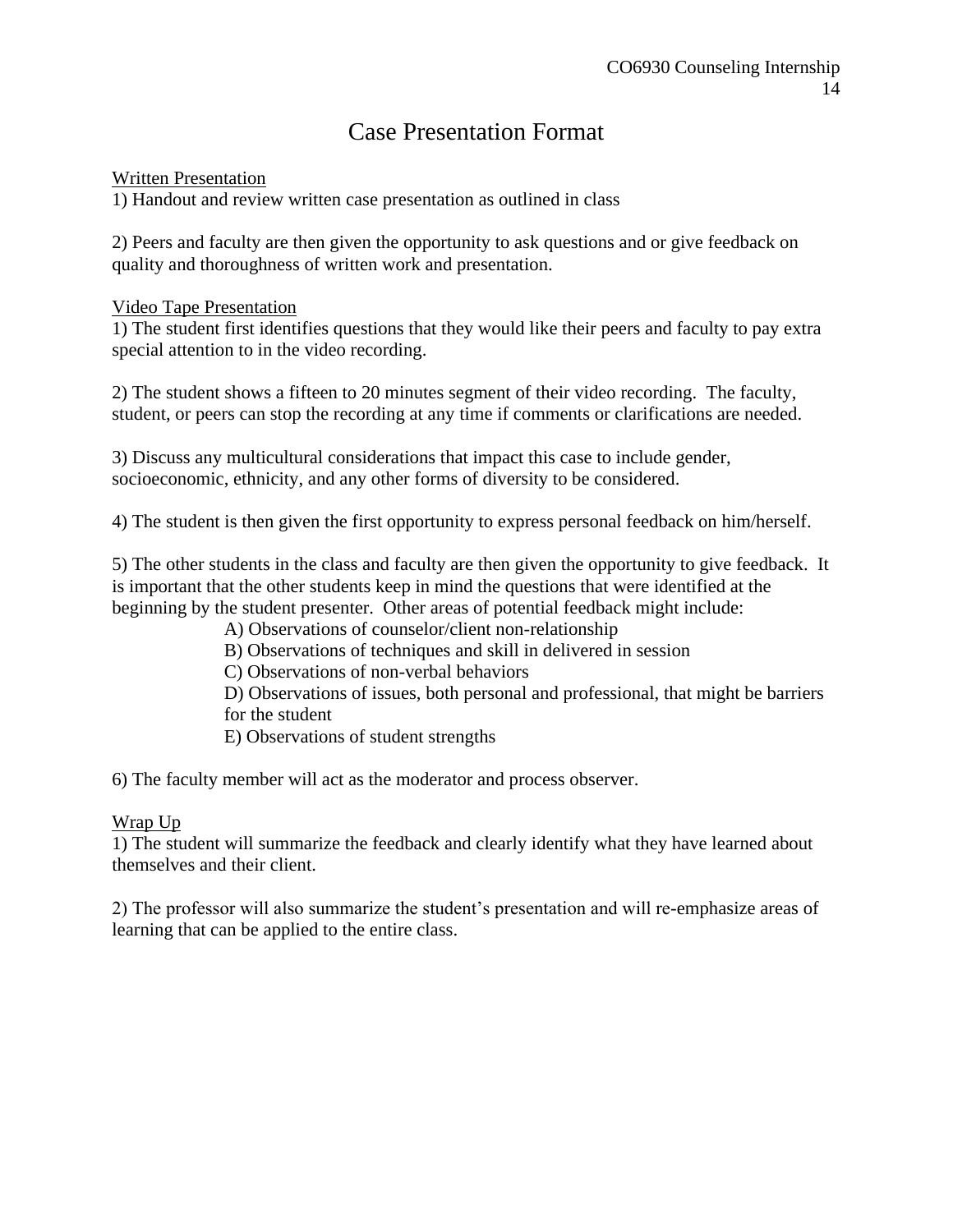#### **INTAKE INTERVIEW**

#### IDENTIFICATION DATA:

Name Leave Blank Leave Blank Date of Intake 7/20/2014

DOB\_\_\_Leave Blank\_\_\_\_\_\_\_\_ Age 43 Sex Male Place of Birth\_\_\_\_\_\_Leave Blank\_\_\_\_\_\_\_\_\_\_\_

# **PRESENTING PROBLEM:**

**(**Description of Presenting Problem)

## **HISTORY OF THE PRESENTING PROBLEM:**

(Symptoms, when began, stimulus, how long, previous occurrences, what have you done, prior treatment. Recent/anticipated losses, stress, or changes- relational/social/business?)

Family history of illness

Goals: How do you hope to be helped?

Is there any other information I should know?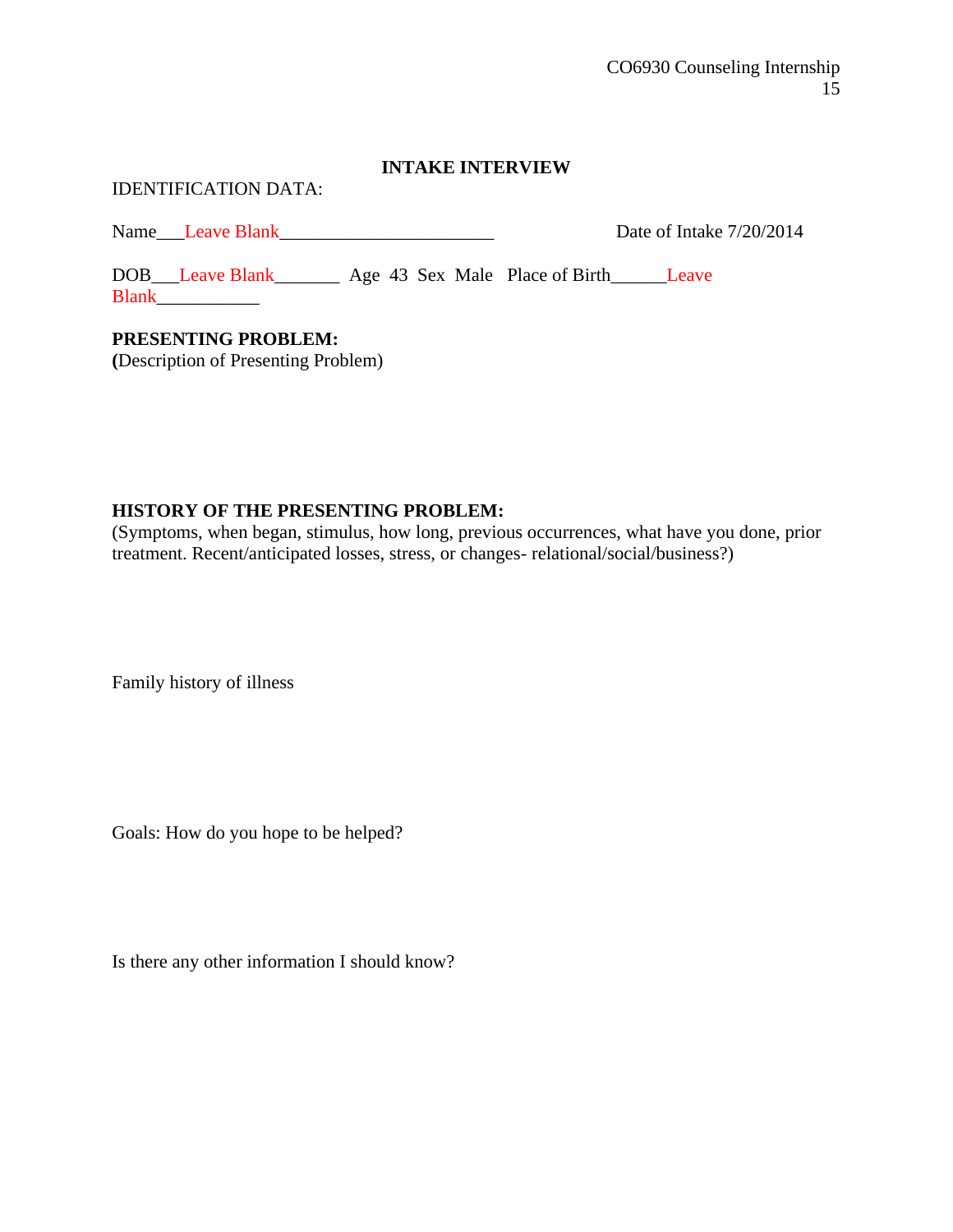Is there anything you are afraid of or anxious about regarding counseling?

## **ADDITIONAL HISTORY**

## **FAMILY OF ORIGIN: GENOGRAM DRAWING**

Describe your father and mother and how you got along with them.

Father: (age, occupation, education, health, alcohol/drug use, deceased, personality)

Mother: (age, occupation, education, health, alcohol/drug use, deceased, personality)

Parents: Married/Separated/Divorced/Remarried: Which Deceased: Which

Raised by parents? If not, by who?

Siblings: (age, occupation, education, health, alcohol/drug use, general description)

Describe family atmosphere while growing up:

| affectionate | angry          | cold        |
|--------------|----------------|-------------|
| rigid        | democratic     | supportive  |
| neglectful   | overprotective | frightening |
| distant      | trusting       | competitive |
| close        | stable         | other:      |

#### **MARRIAGE/FAMILY**

Marital Status: Single/Married/Separated/Divorced/Widowed/Unmarried living together (Marriage date, ages when married, length of courtship and engagement, relationship, ever separated, ever file for divorce, either previously married, sexually satisfied, feelings re: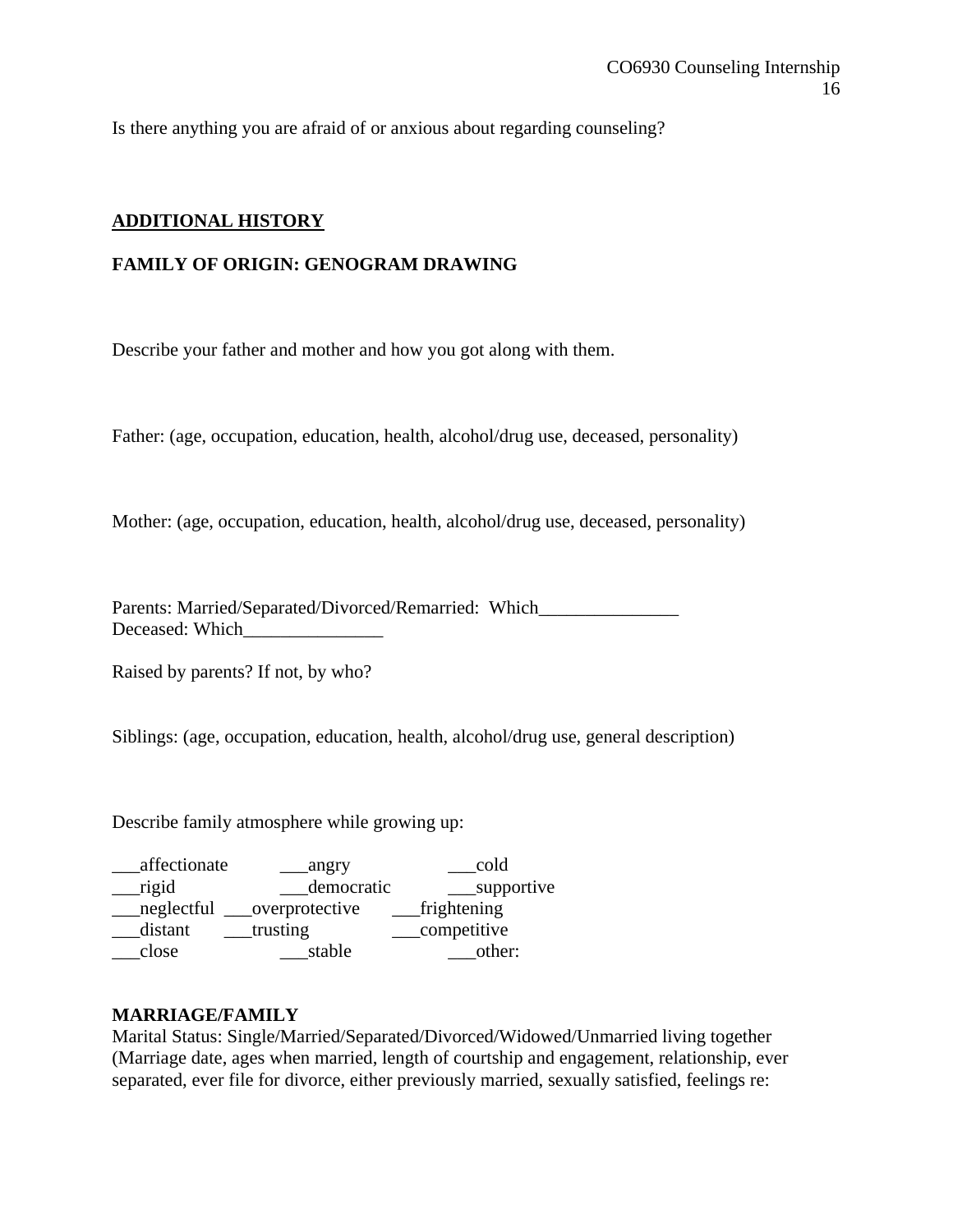current/past sex experiences. Dating, how intimate is relationship, are they comfortable with present situation. If not dating, have they in the past, longest relationship.)

Spouse (Age, education, occupation, health, alcohol/drug use, general description)

Present living situation (where, with whom, how do they get along) Children: (age, occupation, married?, who were parents, health, alcohol/drug use, general description)

## **MEDICAL:**

Rate your health, Recent weight changes? Eating/exercise/sleep habits. Current/past med. Conditions (illness/surgery/accidents)

Any current medications? (prescription or non, type, dosage, reason)

Have you experience any health problems in last 6 months? \_\_\_Abortions \_\_\_Alcohol Use \_\_\_Back Pain \_\_\_Blackouts \_\_\_Chest Pain \_\_\_Compulsive Dieting \_\_\_Dizzy Spells \_\_\_Drug Use Fainting Stomach Discomfort Hypertension \_\_\_Impaired Vision Miscarriages Muscle Spasms Mumbness \_\_\_Pregnancies Seizures Sexual Difficulties Headaches Tobacco Use \_\_\_Tremors \_\_\_Vomiting \_\_\_Weight Gain \_\_\_Weight Loss

(Findings of recent medical exam, if applicable)

Prior hospitalizations: (physical, emotional, alcohol/drug)

#### **MENTAL HEALTH**

(Mental health services utilization)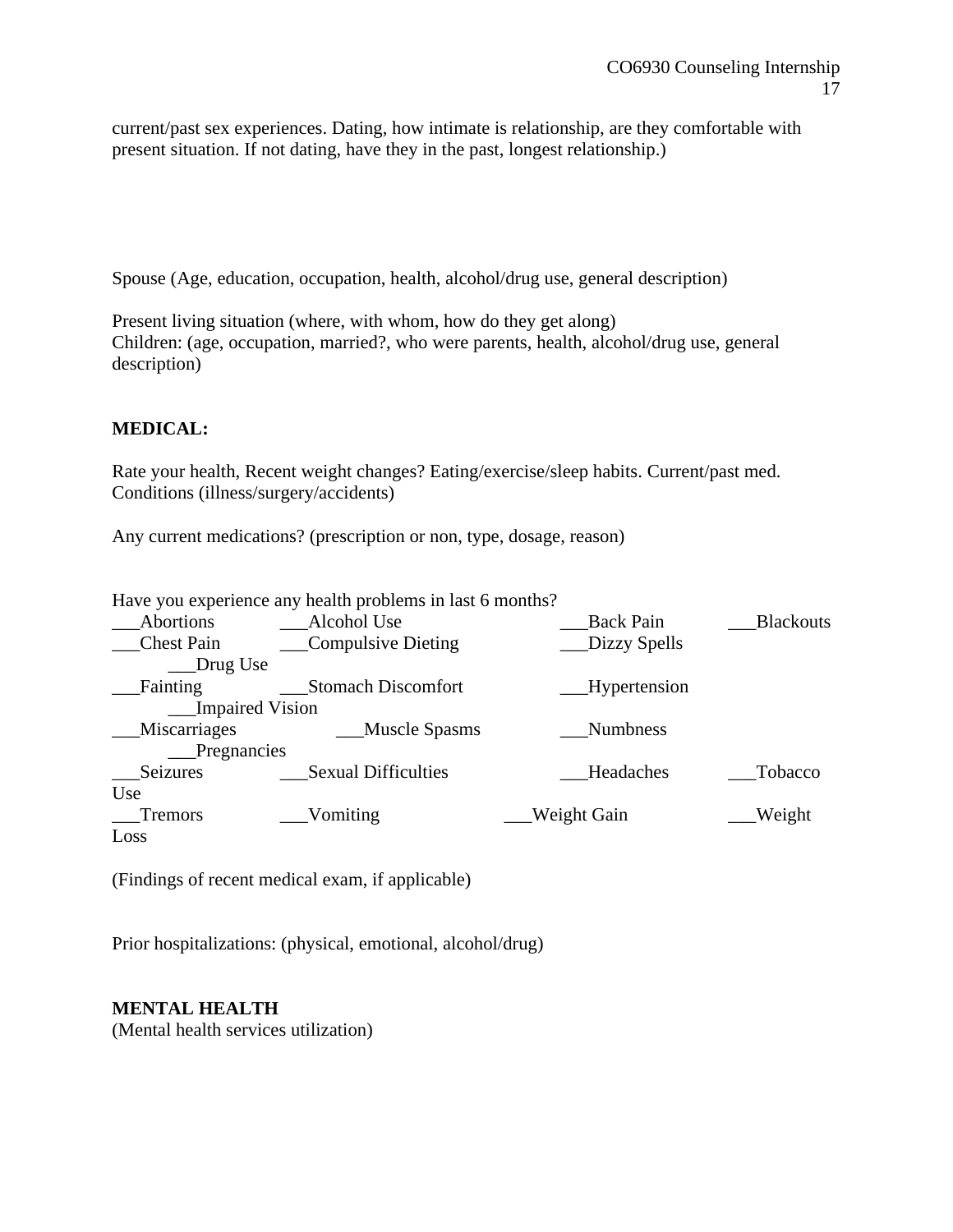Present contact with person/agency providing psy./med./specialized personal assistance, e.g, MD, psychiatrist, psychol, social worker, counselor, speech therapist, pastor) (where/when/with who/ for what)

Previous contact with such persons? (where/when/with who/for what)

Any family history of: Depression/anxiety/mood swings/schizophrenia/suicide attempts/ emotional illness

Physical violence/sexual abuse? (present/past)

Ever suffered a severe emotional upset?

## **ALCOHOL/DRUG HISTORY:**

(age of first use, frequency, quantity/type)

Heaviest period of substance abuse

Reasons you abuse? (lonely/angry/frustrated/tired/tense/other)

Alochol Symptoms:

| Hangovers        | Complaints              | Futile attempts to stop          |
|------------------|-------------------------|----------------------------------|
| Pass outs        | Employment              | <b>Personality Changes</b>       |
| <b>Blackouts</b> | <b>Morning Drinking</b> | Loss of Control (Drink more than |
| planned)         |                         |                                  |

Longest period of abstinence: (when? How start again?)

Describe relationship with alcohol? (Normal/social/problem/abusive/dependent/addictive/alcoholic-chronic)

Drug Use Marijuana LSD-Acid Mushrooms Coke-Crack \_\_\_Opiates \_\_\_Crank-Amphetamines \_\_\_Tobacco \_\_\_Other: \_\_\_\_\_\_\_\_\_ **LEGAL STRESSORS:**

On probation? Yes No PO: Reason: How Long: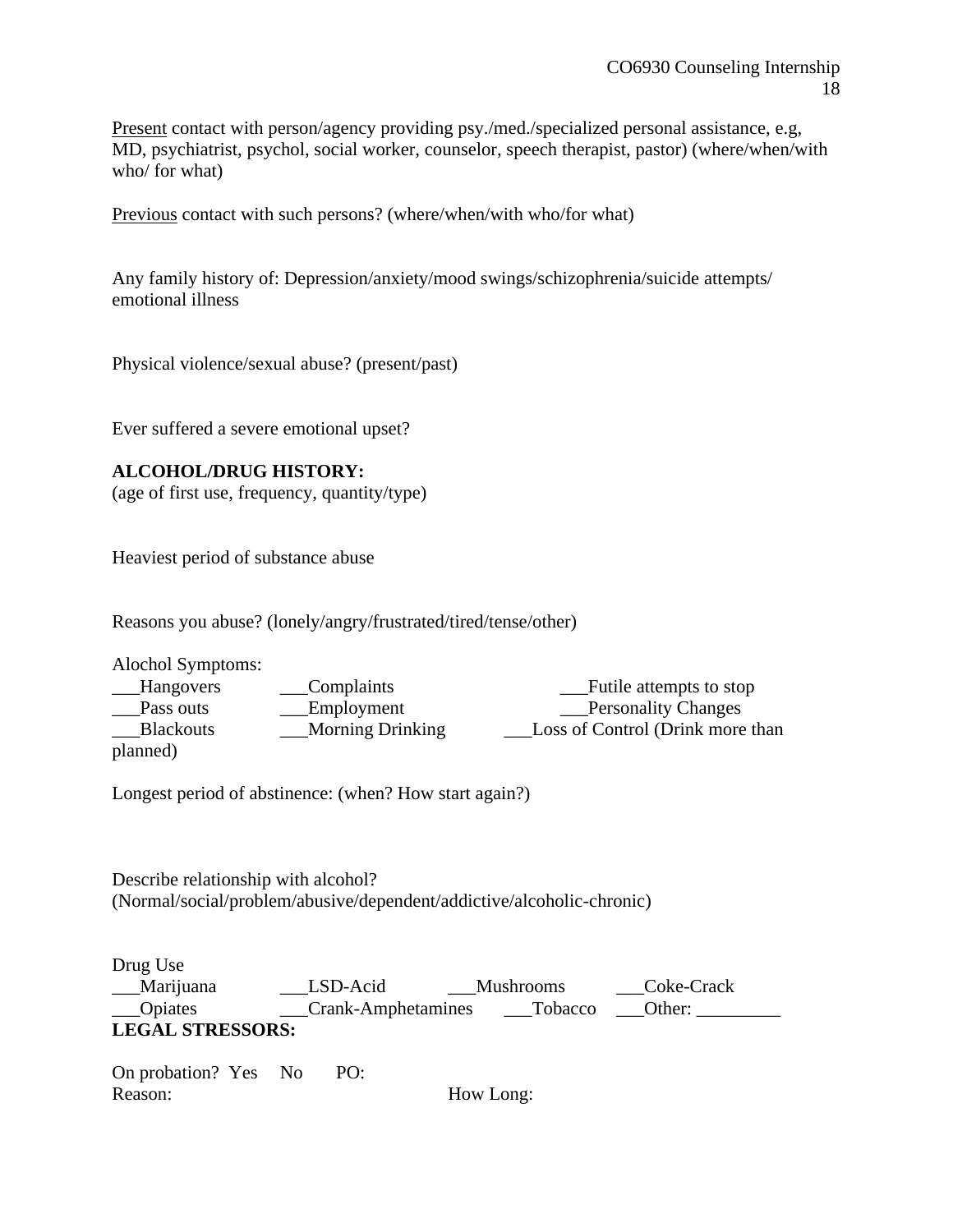Current Litigation

History: Juvenile –MHP Open Container: Vandal Mischief: Adult: Assault: DUII: Other:

Military? (Type of discharge)

## **EDUCATION/OCCUPATION:**

(Current year in school, major, present grades [GPA], grades in H.S. [GPA], other training, other schools attended)

## **EMPLOYMENT AND ECONOMIC:**

(Occupation, place of employment, how long, previous jobs)

## **SOCIAL:**

(friendships, quality and quantity, social activity, etc.)

## **RELIGIOUS BACKGROUND:**

Do you consider yourself a religious/spiritual person? Yes No Denomination preference\_\_\_\_

Do you go to church? Yes No Church attendance/month 0 1-2 3-4 5-6 7+

Childhood church attended (baptized? Y N)\_\_\_\_\_\_\_\_\_\_\_\_\_\_\_\_\_\_\_\_\_\_\_\_\_\_\_\_\_\_\_\_\_\_\_\_\_\_\_\_\_\_\_

Do you believe in God? Y N Do you pray to God? Y N (never/occasionally/often/only when in trouble)

Any recent religious changes in your life?

## **IS THERE ANY OTHER INFORMATION I SHOULD KNOW?**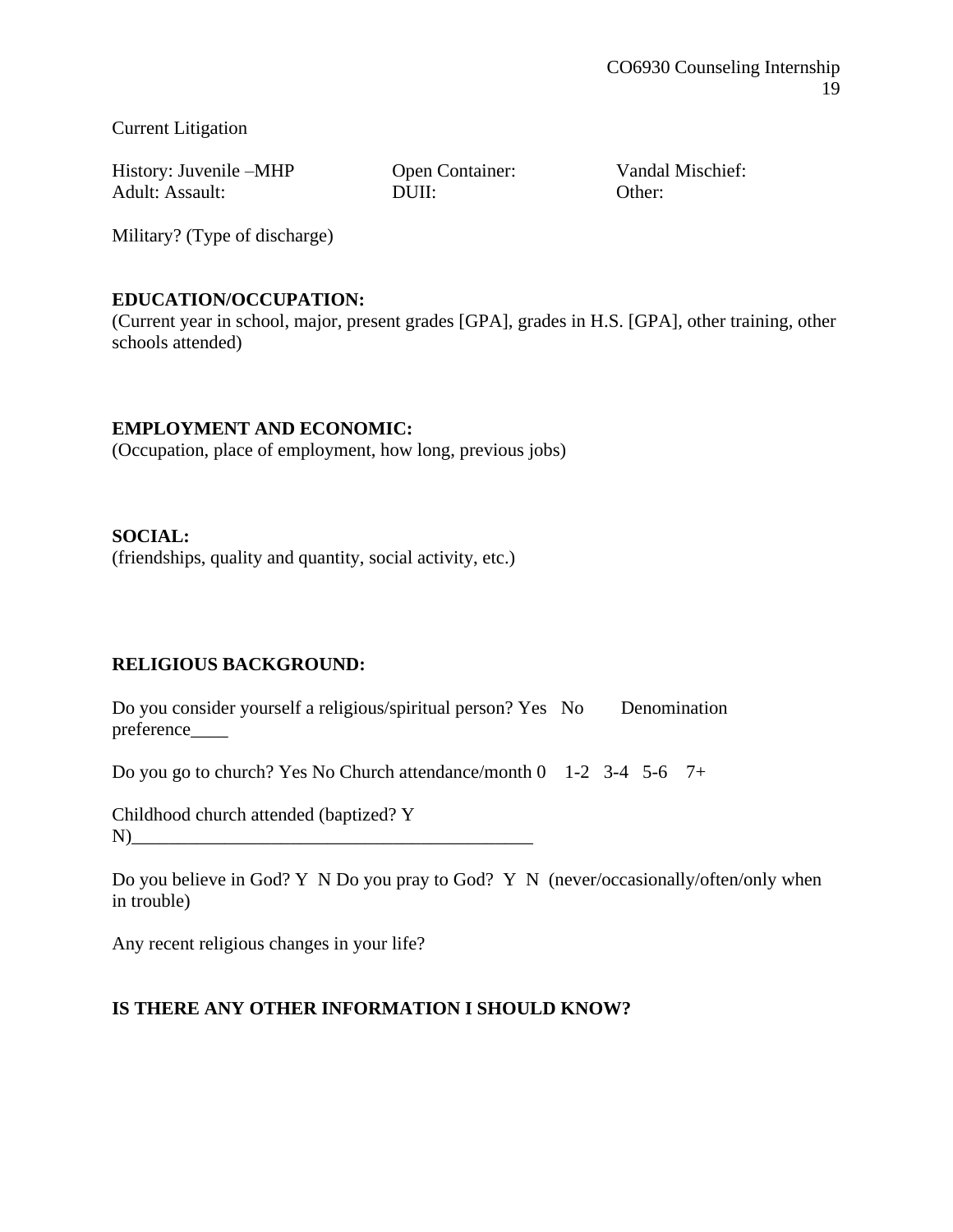## **MENTAL STATUS:**

 $Mr/s/$  is a \_\_\_y.o (marital, race, sex) who is currently employed as  $a(n)$ \_\_\_\_\_\_\_\_\_\_\_\_\_\_.

Suicide/Homicide: Yes No

GROOMING: neat/clean/casually dressed/ age appropriate/ dishelved/ body odor

POSTURE: erect/stiff/relaxed/slumped/guarded/restless

BEHAVIOR: late/walk/facial expression/odd

mannerisms/seductive/comfortable/gestures/tics/activity

EYE CONTACT: good/occasional/brief/minimal/avoids/none

ATTITUDE:

friendly/open/cooperative/reserved/aloof/indifferent/defensive/hostile/resistive/angry

SPEECH: normal/coherent/accent/impediments/slang/vulgar/relevant/cautious/neologisms/rate: tone:

THOUGHT FLOW: normal/clear/blocking/indecisive/circumstantial/tangenital/perseverative THOUGHT CONTENT:

normal/logical/delusions/hallucinations/suspicious/hopeless/phobic/antisocial MOOD: stable/situationally

appropriate/labile/elevated/flat/anxious/expansive/grandiose/depressed

ORIENTATION: 3-spheres/mild/moderate/severely disoriented

MEMORY: accurate/detailed/uncertain/vague/reliable/not reliable/less than reliable

INTELLIGENCE: below avg/avg/above avg/concrete

DEFENSES: humor/anger/passive-aggressive/denial/minimization/projection/dependence INSIGHT/JUDGMENT: limited/minimal/good/poor/questionable/poor/ day to day

Serial 7's (Count backwards from 100 by 7's)

Prognosis poor fair good excellent

As a result, it is concluded that the following is (not) a reliable evaluation of  $Mr/Ms$ .

**CURRENT DSM-5 DIAGNOSIS:**

## **DEVELOPMENTAL HISTORY:** (optional)